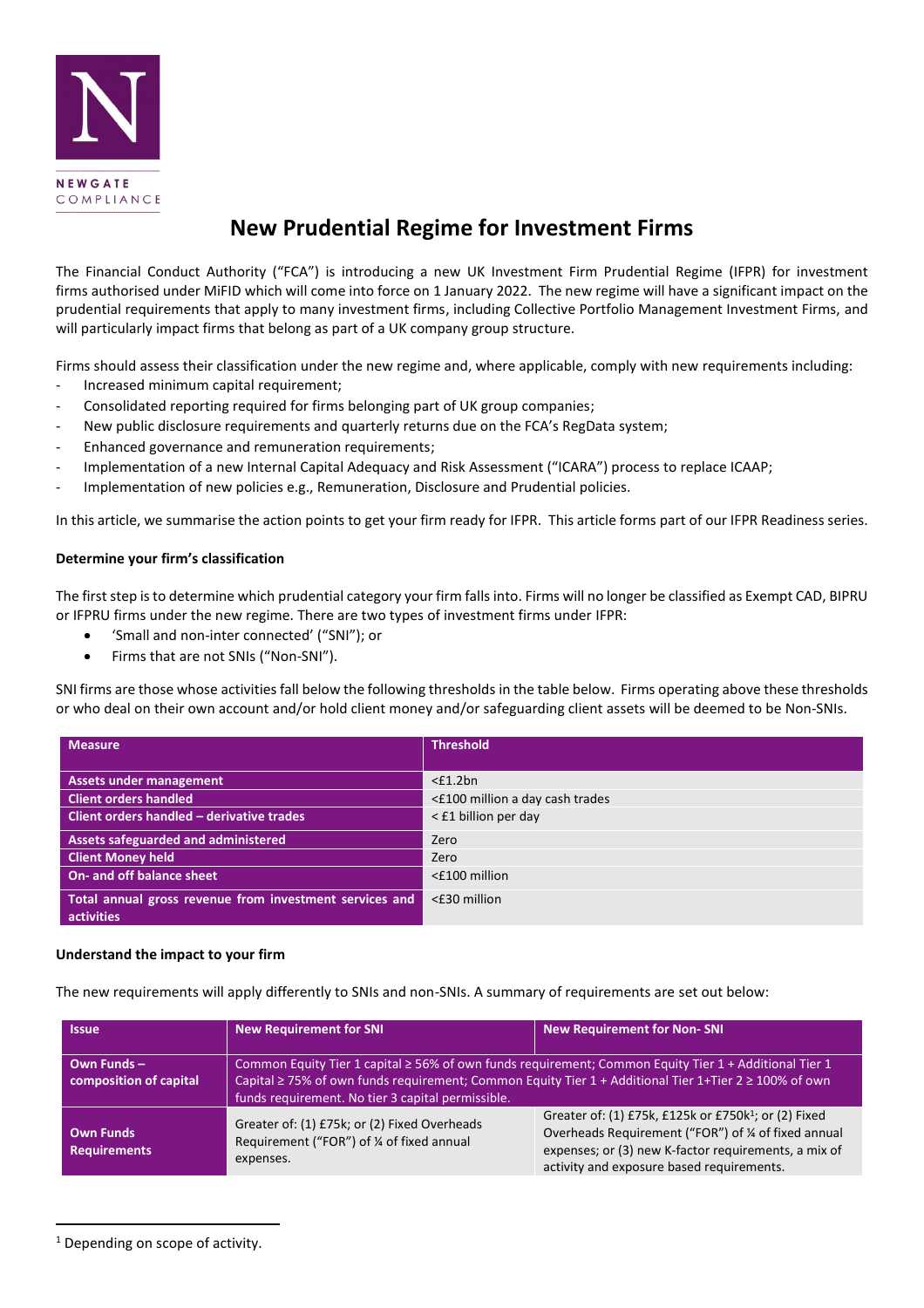| <b>Group Capital</b><br><b>Requirements</b><br><b>Concentration Risk</b>  | The relevant own funds, own funds requirements, concentration risk, liquidity, disclosure and reporting will<br>have to be applied on a solo and consolidated basis. If a group is sufficiently simple and does not pose a<br>significant threat to clients or the markets, the parent could apply to use a group capital test instead of the<br>consolidated own funds requirement.<br>Basic requirement to monitor and control<br>Same as for SNI's but additional reporting<br>'concentration risk'.<br>requirements.                                                                                                                             |                                                                                                                                                                                                                                                                      |
|---------------------------------------------------------------------------|------------------------------------------------------------------------------------------------------------------------------------------------------------------------------------------------------------------------------------------------------------------------------------------------------------------------------------------------------------------------------------------------------------------------------------------------------------------------------------------------------------------------------------------------------------------------------------------------------------------------------------------------------|----------------------------------------------------------------------------------------------------------------------------------------------------------------------------------------------------------------------------------------------------------------------|
| <b>Liquid Asset</b><br><b>Requirement</b>                                 | Maintain 'basic liquid asset requirement' equal to 1/3 of FOR to be held in core liquid assets.                                                                                                                                                                                                                                                                                                                                                                                                                                                                                                                                                      |                                                                                                                                                                                                                                                                      |
| <b>Risk Management,</b><br><b>Governance and Review</b><br><b>Process</b> | The ICAAP will be replaced the ICARA which will form the centre piece of a firm's risk management<br>framework and assesses financial resource adequacy to ensure it corresponds with the risk, harm and<br>complexity of your business model rather than prescribed ICAAP risk categories. Requires firms to set their<br>'own funds threshold requirement' and 'liquid asset threshold requirement' which dictates their overall<br>financial adequacy.<br>Stress testing, recovery and a wind down plans must be included in the ICARA and reported to the FCA via a<br>new return annually. Assessments may be reviewed periodically by the FCA. |                                                                                                                                                                                                                                                                      |
| <b>Reporting</b>                                                          | Change to RegData reporting with quarterly<br>capital, liquidity, SNI threshold monitoring, balance<br>sheet and income statement. Annual ICARA and<br>remuneration reports.                                                                                                                                                                                                                                                                                                                                                                                                                                                                         | Same as SNI information with additional<br>concentration risk and remuneration reporting.                                                                                                                                                                            |
| <b>Remuneration</b>                                                       | All firms subject to 'basic remuneration<br>requirements' for all staff in relation to MiFID<br>business.                                                                                                                                                                                                                                                                                                                                                                                                                                                                                                                                            | Same as SNIs with additional 'standard remuneration<br>requirements' for Material Risk Takers.<br>'Extended remuneration requirements' apply to<br>significant non-SNI firms on deferral of bonuses, use<br>of non-cash instruments and retention periods.           |
| <b>Public disclosure</b>                                                  | Some disclosure required if own funds consist of<br>anything other than common equity tier 1 capital<br>regarding risk management objectives, own funds<br>and own funds requirement.                                                                                                                                                                                                                                                                                                                                                                                                                                                                | Firms need to disclose risk management objectives,<br>own funds and own funds requirement,<br>remuneration, and governance arrangements (similar<br>to current Pillar 3 obligations). Larger non-SNIs will<br>also need to disclose ESG risks and investment policy. |

## **Next steps**

Firms should start familiarising themselves with the proposed IFPR changes and starting planning on how to meet the new requirements.

#### **How can Newgate help?**

Newgate have developed a Readiness Assessment to undertake a gap analysis of a firm's systems and controls against the requirements identifying any remediation actions to be undertaken.

We have developed an enhanced compliance framework on our proprietary compliance system "GATEway" that encompasses updated polices, assessment documents and the compliance monitoring plan to ensure these changes are considered and complied with on an ongoing basis.



Please do not hesitate to get in touch to discuss how we can help.